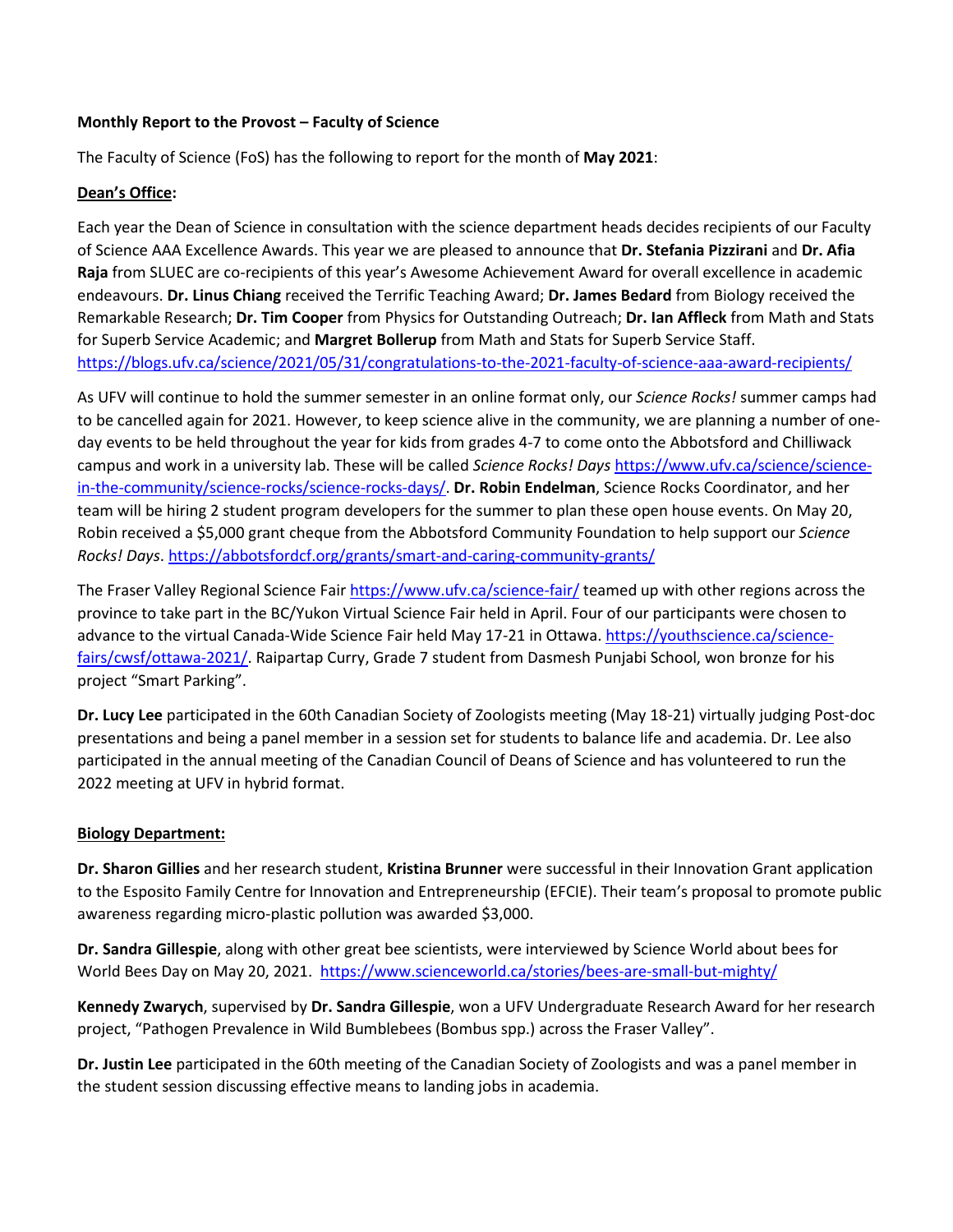Adjunct Biology Professor, **Dr. Carin Bondar** hosted a couple of science communication workshops this month. The first one was held at Vedder Middle School in Chilliwack and the other in Passaic County, New Jersey. The Passaic County workshop is part of a larger initiative supported by a federal grant from the Department of Education in the US. She will be doing more these workshops this summer for high school seniors and early college-level students at Passaic County Community College.

# **Chemistry Department**

**Dr. Golfam Ghafourifa**r's research student, **Connor Frey**, presented their research in poster format at the Canadian National Proteomic Network (CNPN) on May 7, 2021 [https://cnpn.ca/cnpn2021/.](https://cnpn.ca/cnpn2021/) Connor's research project "Peptide Mapping Employing Pepsin and Triethoxysilylbutyraldehyde: Optimizing Immobilization Parameters via Capillary Electrophoresis and Mass Spectrometric Analysis" has also won him a 2021 UFV Undergraduate Research Excellence (URE) Award. **Dr. Ghafourifar's** student research team of **Connor Frey** and **Ken Ku** were also successful in their application to the Esposito Family Centre for Innovation & Entrepreneurship for their research. They will also receive \$3000.00 to investigate personalized medicine and proteomics.

#### **Mathematics & Statistics Department**

**Dr. Kseniya Garaschuk** was awarded the 2021 Graham Wright Award for Distinguished Service from the Canadian Mathematic Society (CMS)[. https://cms.math.ca/news-item/dr-kseniya-garaschuk-to-receive-the-2021-graham](https://cms.math.ca/news-item/dr-kseniya-garaschuk-to-receive-the-2021-graham-wright-award-for-distinguished-service/)[wright-award-for-distinguished-service/](https://cms.math.ca/news-item/dr-kseniya-garaschuk-to-receive-the-2021-graham-wright-award-for-distinguished-service/) . **Dr. Garaschuk**, along with **Carin Bondar** and student **Isabelle St. Martin** were also successful in the Esposito Family Centre sponsored grant for innovation, to enhance women participation in STEM field.

The core members of the Mathematics Equation SQEP' Team at UFV, **Drs. Kseniya Garaschuk, Vanessa Radzimski, Stan Manu** and UFV Education Librarian **Heather Compeau**, joined forces this year with a math-ed team at UBC to organize the 2021 Indigenous Math Symposium. The two-day zoom event was a huge success. <https://indigenous.mathnetwork.educ.ubc.ca/symposiums/2020-symposium/>

**Drs. Shaun Sun** and **Longlong Huang** are working with Dr. Jenny Ko and her medical student Christine Wang from UBC on a cervical cancer research project. Part of the results were presented at the UBC Obstetrics and Gynaecology 21<sup>st</sup> Annual Academic Day. They were awarded Best Poster in the Medical Student Category.

# **School of Land Use and Environmental Change (SLUEC)**

**Dr. Afia Raja** conducted two CityStudio projects this term. The Best Team Award was won by **Olivia Jackson** from GEOG 252 class for her project "An Analysis of the Mental Health Needs Pre-COVID19 and Post-COVID19 with the use of HelpSeeker Data"; and **James Deering, Jordan Sandhu,** and **Lauren Best** from GEOG 344 class for their project "A Way Forward".<https://letstalkabbotsford.ca/citystudio-virtual-hubbub-winter2021>

SLUEC students, **Vanessa Brewer** and **Nicola Ferguson (Bangay),** supervised by **Dr. Olav Lian** won a UFV Undergraduate Research Award for their research project, "Luminescence dating of ancient environments, Hudson Bay Lowlands".

**Dr. Cherie Enns** has several virtual East African Internships with the International Forestry Research (CIFOR) and the Shastri Internship project in progress.